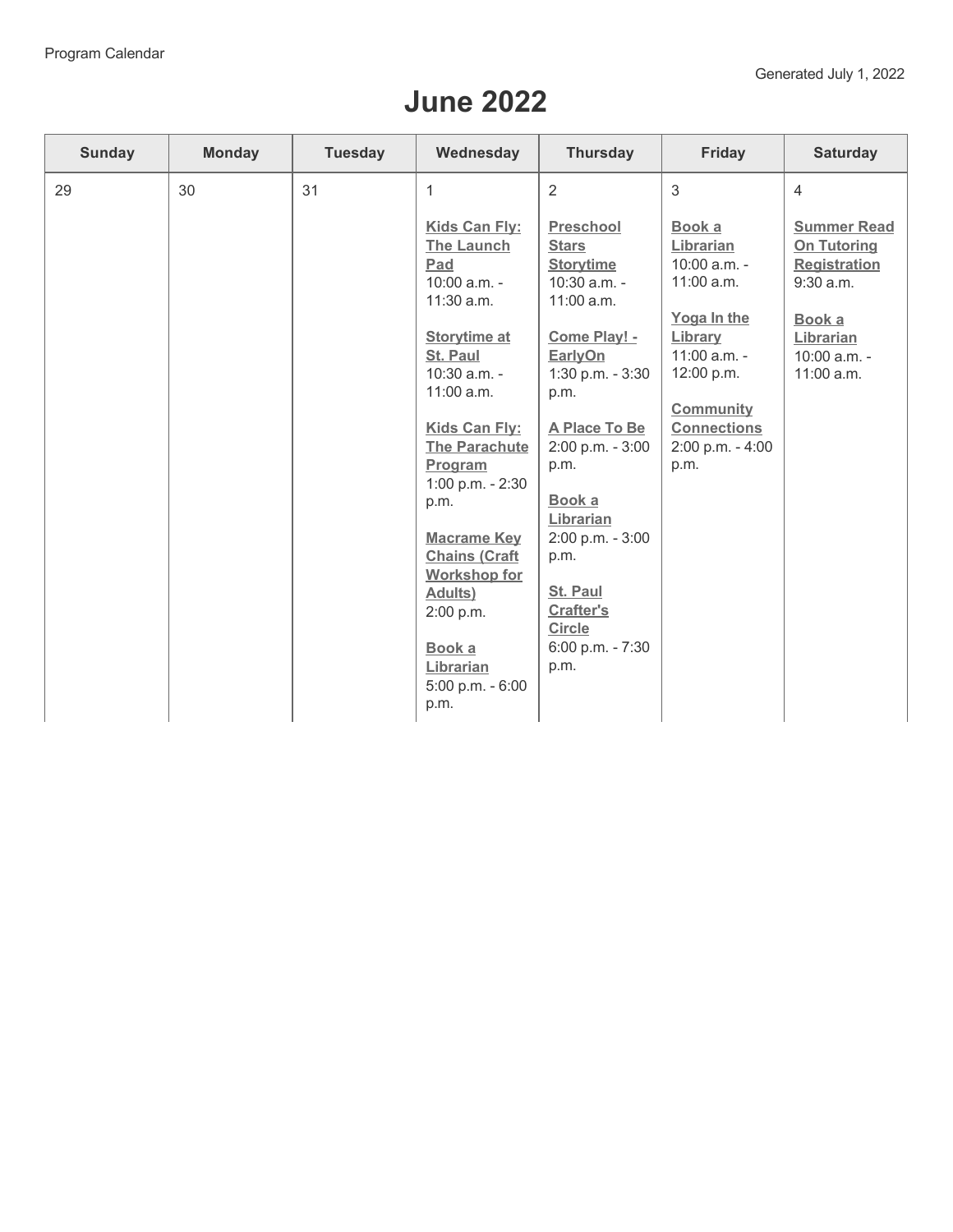| 5  | 6                                                                                                                                                                                                                                                                                               | $\overline{7}$                                                                                                                                                                                                                                                                                                                                                                                                                                                     | 8                                                                                                                                                                                                                                                                                                                                 | 9                                                                                                                                                                                                                                                                                                                   | 10                                                                                                                                                                                                                                                                                                                                      | 11                                                                                                                                                                                                 |
|----|-------------------------------------------------------------------------------------------------------------------------------------------------------------------------------------------------------------------------------------------------------------------------------------------------|--------------------------------------------------------------------------------------------------------------------------------------------------------------------------------------------------------------------------------------------------------------------------------------------------------------------------------------------------------------------------------------------------------------------------------------------------------------------|-----------------------------------------------------------------------------------------------------------------------------------------------------------------------------------------------------------------------------------------------------------------------------------------------------------------------------------|---------------------------------------------------------------------------------------------------------------------------------------------------------------------------------------------------------------------------------------------------------------------------------------------------------------------|-----------------------------------------------------------------------------------------------------------------------------------------------------------------------------------------------------------------------------------------------------------------------------------------------------------------------------------------|----------------------------------------------------------------------------------------------------------------------------------------------------------------------------------------------------|
|    | <b>Virtual</b><br>Storytime -<br>Preschool<br><b>Stars</b><br>12:05 a.m.<br><b>Scientists in</b><br>School<br>presents Ride<br>n' Roll with<br>Science!<br>10:00 a.m. -<br>11:00 a.m.<br><b>Scientists in</b><br>School<br>presents<br><b>Science Meets</b><br>Art!<br>2:00 p.m. - 3:00<br>p.m. | <b>Expectant and</b><br><b>New Mothers</b><br><b>Network</b><br>10:00 a.m. -<br>12:00 p.m.<br>Book a<br>Librarian<br>5:00 p.m. - 6:00<br>p.m.                                                                                                                                                                                                                                                                                                                      | Kids Can Fly:<br><b>The Launch</b><br>Pad<br>10:00 a.m. -<br>11:30 a.m.<br><b>Kids Can Fly:</b><br><b>The Parachute</b><br>Program<br>1:00 p.m. - 2:30<br>p.m.<br><b>Raising Youth</b><br><b>Voices Kick-</b><br><b>Off Event</b><br>5:00 p.m. - 7:00<br>p.m.<br>Book a<br>Librarian<br>5:00 p.m. - 6:00<br>p.m.                  | Come Play! -<br>EarlyOn<br>1:30 p.m. - 3:30<br>p.m.<br>A Place To Be<br>2:00 p.m. - 3:00<br>p.m.<br>Book a<br>Librarian<br>2:00 p.m. - 3:00<br>p.m.<br>Tech Time @<br>St. Paul<br>2:00 p.m. - 3:00<br>p.m.<br>- CANCELLED<br>- Unity in<br>Diversity:<br>Human<br><b>Library Series</b><br>6:30 p.m. - 8:00<br>p.m. | Book a<br>Librarian<br>10:00 a.m. -<br>$11:00$ a.m.<br>Yoga In the<br>Library<br>11:00 a.m. -<br>12:00 p.m.<br><b>Community</b><br><b>Connections</b><br>2:00 p.m. - 4:00<br>p.m.                                                                                                                                                       | Book a<br>Librarian<br>10:00 a.m. -<br>$11:00$ a.m.<br>Worldwide<br><b>Knit in Public</b><br><b>Day Event</b><br>12:00 p.m. -<br>3:00 p.m.<br><b>BPL Chess</b><br>Club<br>2:30 p.m. - 4:00<br>p.m. |
| 12 | 13                                                                                                                                                                                                                                                                                              | 14                                                                                                                                                                                                                                                                                                                                                                                                                                                                 | 15                                                                                                                                                                                                                                                                                                                                | 16                                                                                                                                                                                                                                                                                                                  | 17                                                                                                                                                                                                                                                                                                                                      | 18                                                                                                                                                                                                 |
|    | <b>Tech Time</b><br>10:00 a.m. -<br>11:00 a.m.                                                                                                                                                                                                                                                  | Juice Box<br><b>Book Talks</b><br>12:05 a.m.<br><b>Juice Box</b><br><b>Take and</b><br><b>Make Kits</b><br>$9:30$ a.m.<br><b>Expectant and</b><br><b>New Mothers</b><br><b>Network</b><br>10:00 a.m. -<br>12:00 p.m.<br>Book a<br>Librarian<br>5:00 p.m. - 6:00<br>p.m.<br>2SLGBTQ+<br><b>Community &amp;</b><br><b>Life During a</b><br>Global<br>Pandemic: A<br><b>Resistance</b><br><b>Based</b><br>Photovoice<br><b>Collective</b><br>7:00 p.m. - 8:00<br>p.m. | <b>Improve Your</b><br><b>Sleep with</b><br><b>Traditional</b><br><b>Chinese</b><br><b>Medicine</b><br>$10:00$ a.m.<br>Kids Can Fly:<br><b>The Launch</b><br>Pad<br>10:00 a.m. -<br>11:30 a.m.<br>Kids Can Fly:<br><b>The Parachute</b><br>Program<br>1:00 p.m. - 2:30<br>p.m.<br>Book a<br>Librarian<br>5:00 p.m. - 6:00<br>p.m. | <b>Preschool</b><br><b>Stars</b><br><b>Storytime</b><br>10:30 a.m.<br>Come Play! -<br>EarlyOn<br>1:30 p.m. - 3:30<br>p.m.<br>A Place To Be<br>2:00 p.m. - 3:00<br>p.m.<br>Book a<br>Librarian<br>2:00 p.m. - 3:00<br>p.m.<br>St. Paul<br>Crafter's<br><b>Circle</b><br>6:00 p.m. - 7:30<br>p.m.                     | Book a<br>Librarian<br>10:00 a.m. -<br>$11:00$ a.m.<br>Indigenous-<br>Led<br><b>Strawberry</b><br><b>Social</b><br>10:00 a.m. -<br>11:30 a.m.<br>Yoga In the<br>Library<br>11:00 a.m. -<br>12:00 p.m.<br>St. Paul<br><b>Readers</b><br><b>Circle</b><br>2:00 p.m.<br><b>Community</b><br><b>Connections</b><br>2:00 p.m. - 4:00<br>p.m. | Book a<br>Librarian<br>10:00 a.m. -<br>$11:00$ a.m.                                                                                                                                                |